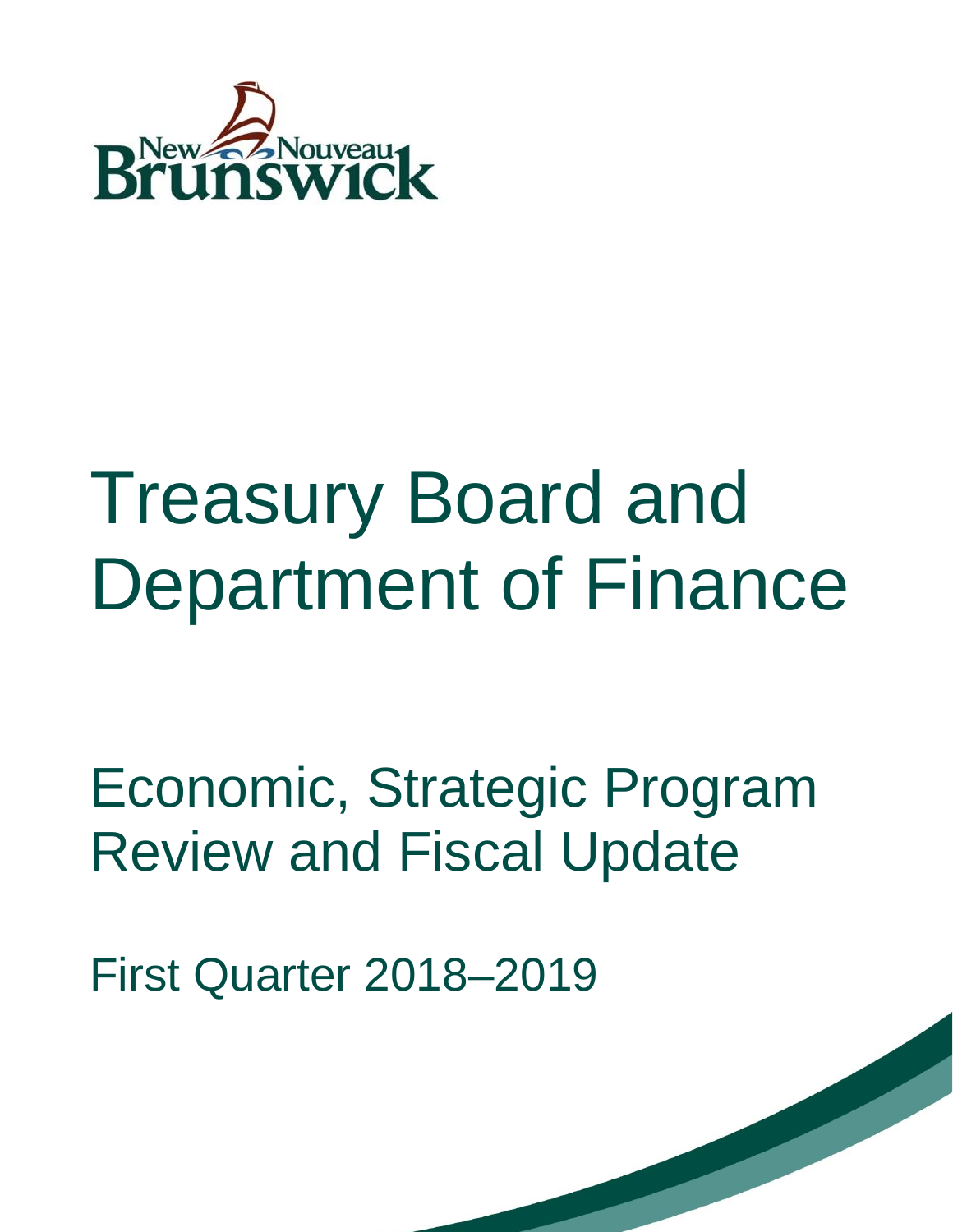#### **Economic, Strategic Program Review and Fiscal Update First Quarter 2018–2019**

**Published by:** Treasury Board and Department of Finance Government of New Brunswick P.O. Box 6000 Fredericton, New Brunswick E3B 5H1 Canada

Internet: www.gnb.ca/finance

July 2018

**Translation:** Translation Bureau, Service New Brunswick

ISBN 978-1-4605-1882-3



Think Recycling!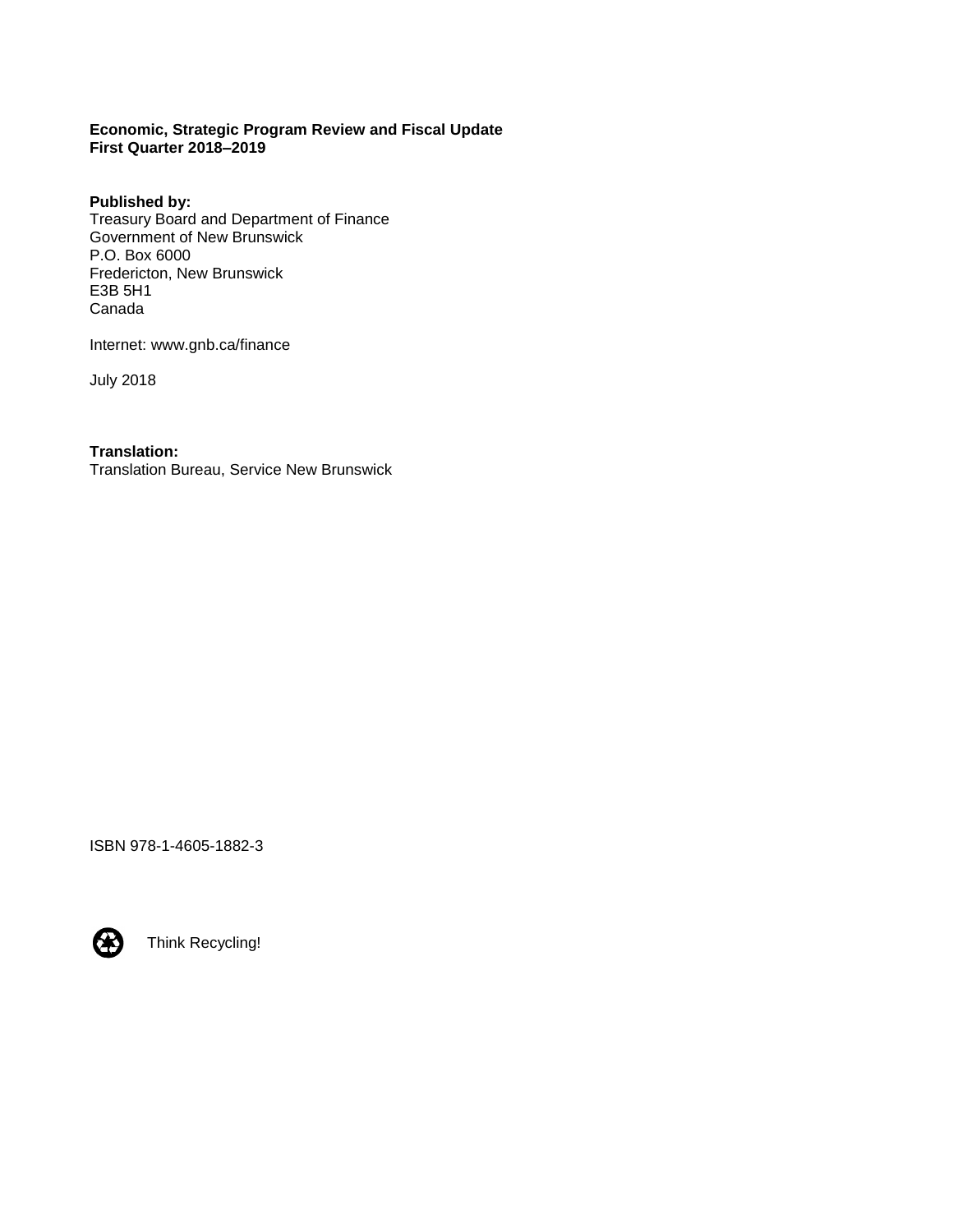# **2018 Economic Update**



• The International Monetary Fund (IMF) is projecting global economic growth of 3.9 per cent in 2018. Favourable global financial conditions and U.S. fiscal policy changes will support growth.

U.S. real GDP increased at an annual rate of 2.0 per cent in the first quarter of 2018, following a 2.9 per cent increase in the previous quarter. The IMF is projecting growth of 2.9 per cent.

The Bank of Canada anticipates growth in Canada to moderate to 2.0 per cent in 2018 as slower growth in household spending offsets gains in business investment and exports.

• The Department of Finance projects real GDP growth for New Brunswick of 1.1 per cent for 2018, unchanged from the forecast in the 2018–2019 Budget. This is consistent with the 1.0 per cent growth rate consensus among private sector forecasters.

Labour market conditions are improving for the province. Employment is up by 0.7 per cent on a year-to-date basis, with gains in both the goodsand service-producing sectors.

• Despite the trade uncertainty with the U.S., domestic exports in New Brunswick have increased 7.9 per cent compared to prior year levels. This is mainly driven by gains in energy products and basic and industrial chemical, plastic and rubber products.

Manufacturing sales are up by 9.5 per cent on a year-to-date basis, caused by gains in both the non-durable goods industries and the durable goods industries. Wood product manufacturing remains a bright spot, posting growth of 27.4 per cent.

• Average weekly earnings are up 3.1 per cent, on a year-to-date basis – slightly above the national growth rate of 3.0 per cent.

• Consumer inflation in the province is 2.3 per cent on a year-to-date basis, slightly higher than the national rate of 2.2 per cent.

*Based on data available as of July 11, 2018*

Employment 10.4 0.2 Unemployment Rate  $(\%)$  9.5 8.1 8.2 Consumer Price Index 2.2 2.3 2.0

Sources: Statistics Canada, NB Department of Finance

 $F =$  Forecast,  $* =$  Estimate % change unless otherwise indicated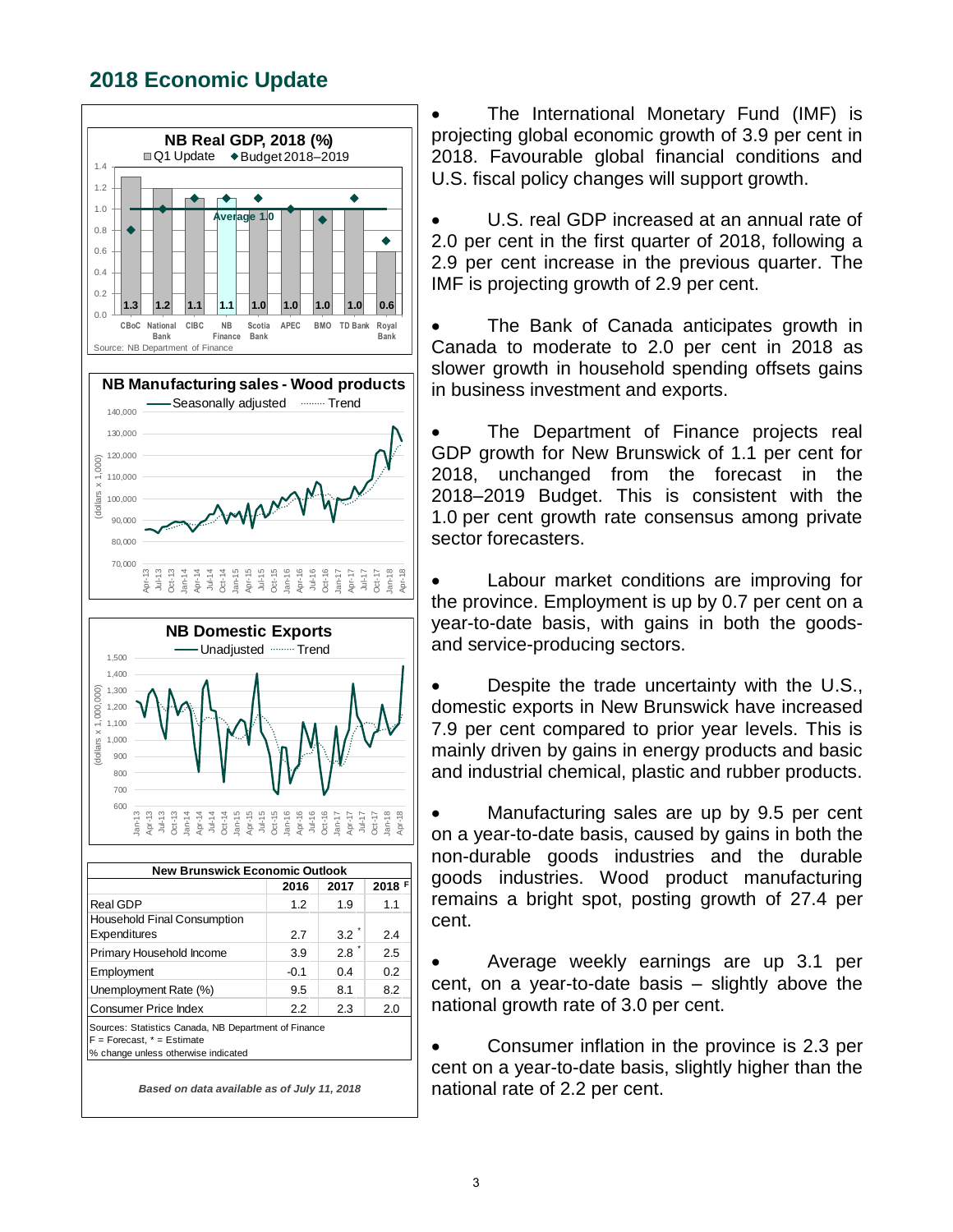## **Strategic Program Review Update**

- Strategic Program Review (SPR) was an inclusive and transparent process with input sought from the public to help identify savings and revenues in order to eliminate the province's deficit.
- Based on first quarter information, the projected cumulative savings by March 31, 2019, will be approximately \$221 million; additional savings will be realized as projects are implemented.
- Government is on track to deliver 82.4 per cent of the cumulative savings target of \$268 million for 2018–2019. The major variances include:
	- o Retirement Allowance elimination for bargaining groups (\$18 million under): Government does not have the constitutional power to unilaterally remove this benefit. Instead, government's bargaining mandate includes provisions to offer additional wage increases in exchange for the elimination of this benefit. Several unions have accepted this offer; however some large bargaining groups choose to maintain the benefit through negotiation of contract agreements.
	- $\circ$  Centralization of common services (\$14.4 million under): Mainly due to the double counting of procurement savings within other SPR initiatives.
	- o Education and Early Childhood Development (\$8.1 million under): New Brunswick welcomed the largest per capita share of Syrian refugees of any province in the country and as a result we have a larger student population than projected and more teachers have been hired to replace retirements than originally planned.
- By 2020, the Strategic Program Review is expected to yield \$296 million in expenditure reductions and \$293 million in revenue measures, for a grand total of \$589 million.

| <b>Strategic Program Review First Quarter Projections (in \$ Thousands)</b> |                                         |                            |                              |                     |                              |  |
|-----------------------------------------------------------------------------|-----------------------------------------|----------------------------|------------------------------|---------------------|------------------------------|--|
| <b>Savings Initiatives</b>                                                  | <b>Achieved</b><br>to date<br>2018-2019 | 2018-2019<br><b>Target</b> | 2018-2019<br><b>Forecast</b> | 2020-2021<br>Target | 2020-2021<br><b>Forecast</b> |  |
| 2015-2016 Savings                                                           | \$115,200                               | \$115,200                  | \$115,200                    | \$115,200           | \$115,200                    |  |
| Administrative Efficiencies                                                 | \$46,602                                | \$96,706                   | \$63,550                     | \$102,145           | \$102,145                    |  |
| <b>Reshaping the Civil Service</b>                                          | \$14,026                                | \$20,959                   | \$23,278                     | \$24,959            | \$24,959                     |  |
| <b>Centralization of Services</b>                                           | \$11,801                                | \$34,525                   | \$18,446                     | \$52,125            | \$52,125                     |  |
| Other                                                                       | \$813                                   | \$1,262                    | \$922                        | \$1,262             | \$1,262                      |  |
| Total                                                                       | \$188,442                               | \$268,652                  | \$221,396                    | \$295,691           | \$295,691                    |  |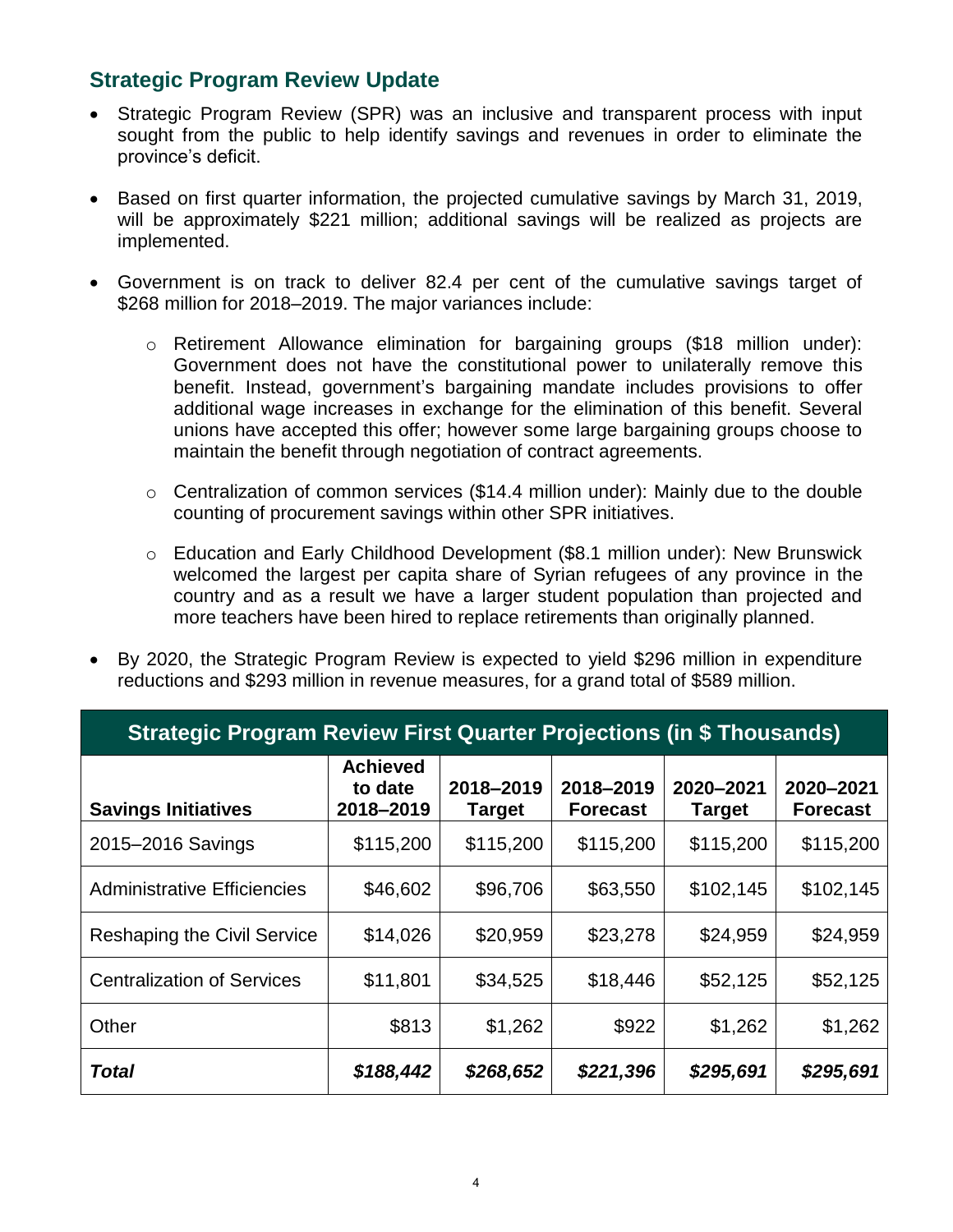

- **Administrative Efficiencies:** Projects include but are not limited to administration of Municipal Tax Warrant (\$2.0 million), elimination of Municipal Fine Revenue Sharing (\$1.5 million), standardization of budget processes (\$1.4 million), and Vacant Bed Days policy compliance (\$800,000). General administrative efficiencies such as rationalization of phone lines, computers and subscriptions, as well as continuous process improvement efforts, have resulted in savings of \$41 million.
- **Reshaping the Civil Service:** Projects include but are not limited to reforming Transportation and Infrastructure (\$10.3 million) and rightsizing the civil service, including combining positions and eliminating unneeded positions (\$3.6 million).
- **Centralization of Services:** Projects include but are not limited to centralization of common services at Service New Brunswick (\$9.8 million), consolidation of Lab Services (\$600,000), Land Registry centralization (\$400,000), and Human Resources centralization (\$300,000).
- **Other:** Projects include but are not limited to Visitor Information Centre closures (\$195,000) and Off-Road Vehicle Enforcement (\$150,000).

# **2018–2019 Fiscal Update**

Based on first quarter information, there is a projected deficit of \$187.4 million for 2018–2019. This is an improvement of \$1.3 million compared to the budgeted deficit of \$188.7 million.

| <b>First Quarter Fiscal Summary</b> |                            |                                                 |                                       |  |
|-------------------------------------|----------------------------|-------------------------------------------------|---------------------------------------|--|
| (\$ Millions)                       | 2018-2019<br><b>Budget</b> | 2018-2019<br>1 <sup>st</sup> Quarter Projection | <b>Variance from</b><br><b>Budget</b> |  |
| Revenue                             | 9,427.3                    | 9,505.7                                         | 78.5                                  |  |
| Expense                             | 9,616.0                    | 9,693.1                                         | 77.1                                  |  |
| <b>Surplus (Deficit)</b>            | (188.7)                    | (187.4)                                         | 1.3                                   |  |

Net debt is projected to increase by \$385.4 million and is projected to reach \$14.5 billion by March 31, 2019.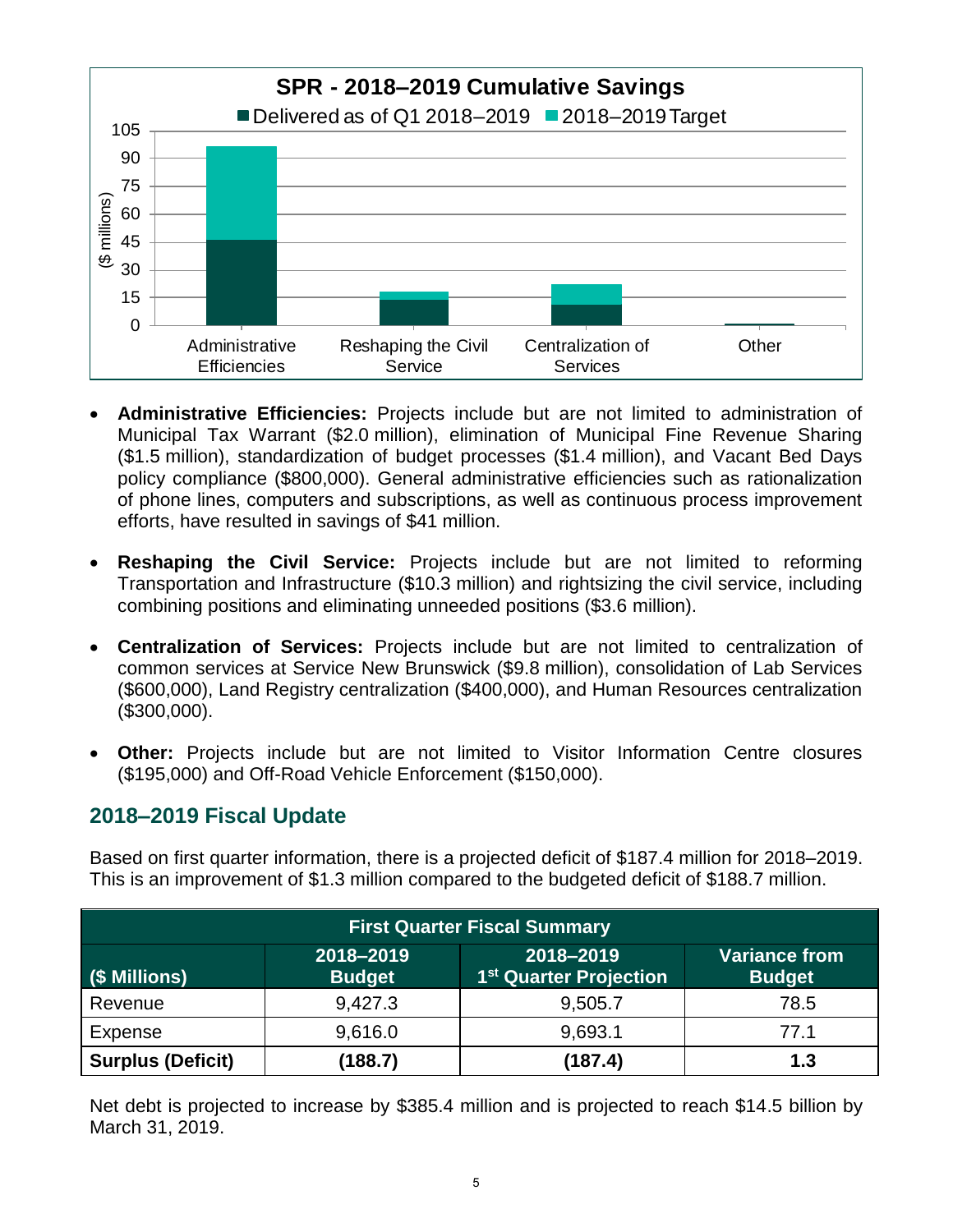## **Revenue:**

Revenue is \$78.5 million higher than budget. The major variances include:

- Conditional Grants are up \$60.2 million mainly due to projected recoveries under the Disaster Financial Assistance program and the new Healthy Seniors Pilot Project.
- Personal Income Tax revenue is up \$20.0 million from budget due to a strengthened forecast base.
- Sale of Goods and Services is up \$5.0 million mainly due to increased projections of revenue from the Regional Health Authorities and Department of Health recovery levy, offset by various other accounts across departments.
- Special Operating Agencies revenue is down \$5.4 million mainly due to the timing of projects being completed.
- Capital Revenue is down \$4.1 million due to lower recoveries under the New Building Canada Fund.
- Tobacco Tax is down \$4.0 million due to lower volumes.
- Cannabis-related revenue is down \$3.9 million to reflect the October 17, 2018 legalization date. This includes reductions in the projected Cannabis Duty, revenues from the Cannabis Management Corporation, and the Cannabis Education and Awareness Fund.

## **Expense:**

Total expenses are projected to be over budget by \$77.1 million. The major variances include the following:

- Justice and Public Safety is \$51.9 million over budget due to expenses incurred under the Disaster Financial Assistance program primarily associated with the 2018 spring flood. These expenses are offset to a large extent by recoveries from the federal government.
- Social Development is \$36.6 million over budget mainly due to increased expenses in the Aging Secretariat Program (offset by federal revenue from the Healthy Seniors Pilot Project) and the high costs of the Disability Support Services program.
- Special Purpose Accounts are over budget by \$15.2 million mainly due to the reallocation of various projects from the Capital Budget to the Climate Change Fund. This is partially offset by lower Capital Account expense.
- Other Agencies are \$4.9 million over budget mainly due to increased expenditures associated with several consolidated entities (offset by an increase in revenue).
- Post-Secondary Education, Training and Labour is \$4.2 million over budget mainly due to additional expenditures in the Student Financial Assistance program.
- Special Operating Agency Accounts are over budget by \$3.2 million due to additional expenditures associated with various federal-provincial programs.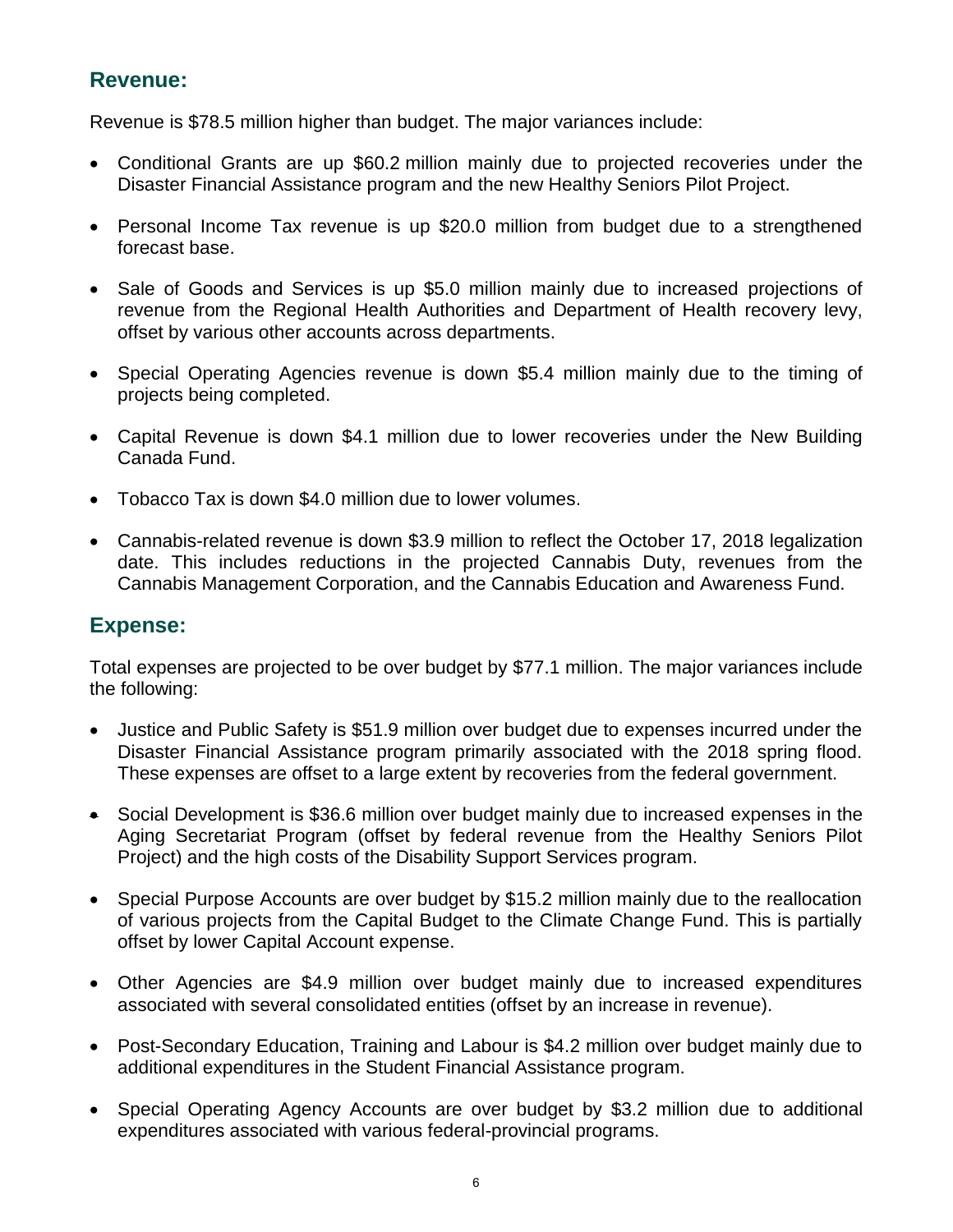- Amortization Expense is \$3.2 million under budget mainly due to implementation delays in various projects.
- Education and Early Childhood Development is \$5.0 million under budget mainly due to lower than expected expenses in the Early Childhood Development Program.
- Service of the Debt is \$10.0 million lower primarily due to higher interest income earned.
- General Government is under budget by \$15.5 million mainly due to lower than expected expenses in Supplementary Funding Provision and Pension and Employee Benefits.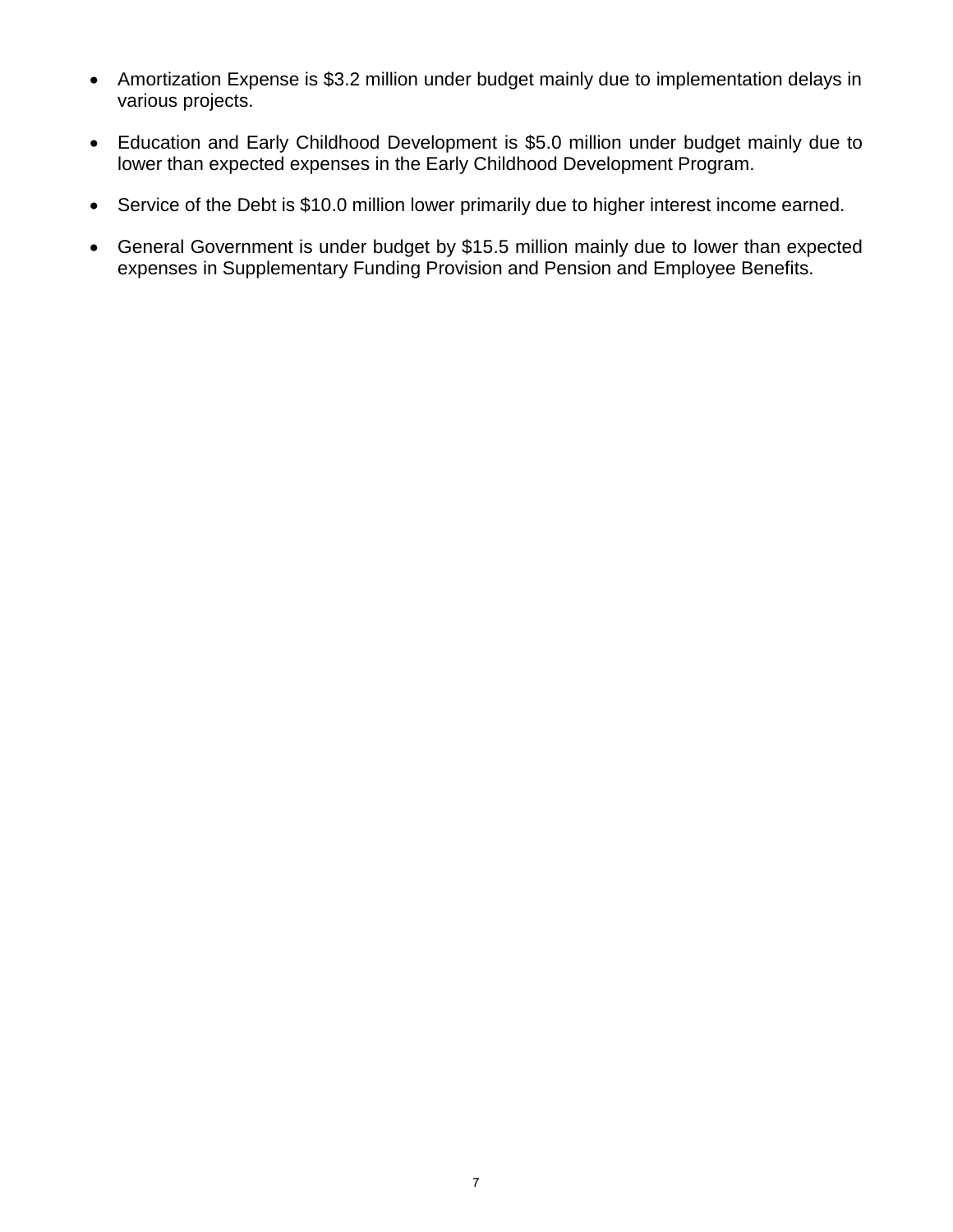#### **PROVINCE OF NEW BRUNSWICK FISCAL UPDATE Thousands \$**

|                                         | 2018-2019<br><b>Budget</b> | 2018-2019<br>1 <sup>st</sup> Quarter<br>Projection | Variance<br>from<br><b>Budget</b> |
|-----------------------------------------|----------------------------|----------------------------------------------------|-----------------------------------|
| <b>Revenue</b>                          |                            |                                                    |                                   |
|                                         | 8,946,303                  | 9,033,020                                          | 86,717                            |
|                                         | 48,264                     | 44,121                                             | (4, 143)                          |
|                                         | 117,289                    | 118,526                                            | 1,237                             |
|                                         | 124,198                    | 118,848                                            | (5,350)                           |
|                                         | 191,200                    | 191,200                                            | 0                                 |
|                                         | 9,427,254                  | 9,505,715                                          | 78,461                            |
| <b>Expense</b>                          |                            |                                                    |                                   |
|                                         | 8,773,358                  | 8,840,815                                          | 67,457                            |
|                                         | 153,502                    | 147,967                                            | (5,535)                           |
|                                         | 86,099                     | 101,305                                            | 15,206                            |
|                                         | 117,635                    | 120,844                                            | 3,209                             |
| Amortization of Tangible Capital Assets | 485,398                    | 482,173                                            | (3,225)                           |
|                                         | 9,615,992                  | 9,693,104                                          | 77,112                            |
|                                         | (188, 738)                 | (187,389)                                          | 1,349                             |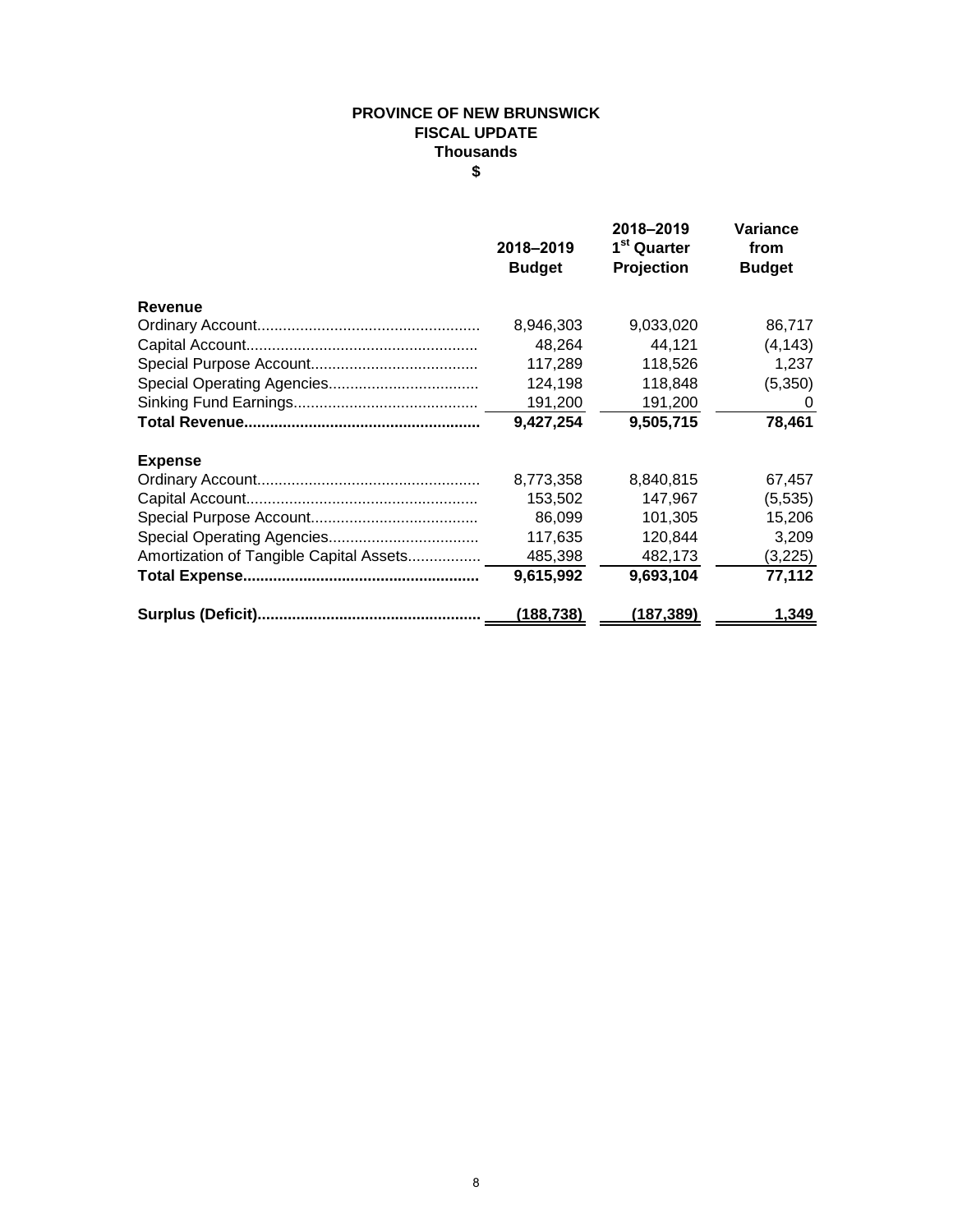#### **Thousands \$ CHANGE IN NET DEBT**

|                                         | 2018-2019<br><b>Budget</b> | 2018-2019<br>1 <sup>st</sup> Quarter<br>Projection | Variance<br>from<br><b>Budget</b> |
|-----------------------------------------|----------------------------|----------------------------------------------------|-----------------------------------|
|                                         | (14,099,847)               | (14,099,847)                                       | 0                                 |
| <b>Changes in Year</b>                  |                            |                                                    |                                   |
|                                         | (188, 738)                 | (187, 389)                                         | 1,349                             |
| Investments in Tangible Capital Assets  | (668, 993)                 | (680, 199)                                         | (11, 206)                         |
| Amortization of Tangible Capital Assets | 485,398                    | 482,173                                            | (3,225)                           |
| (Increase) Decrease in Net Debt         | (372, 333)                 | (385, 415)                                         | (13,082)                          |
|                                         | (14, 472, 180)             | (14,485,262)                                       | (13,082)                          |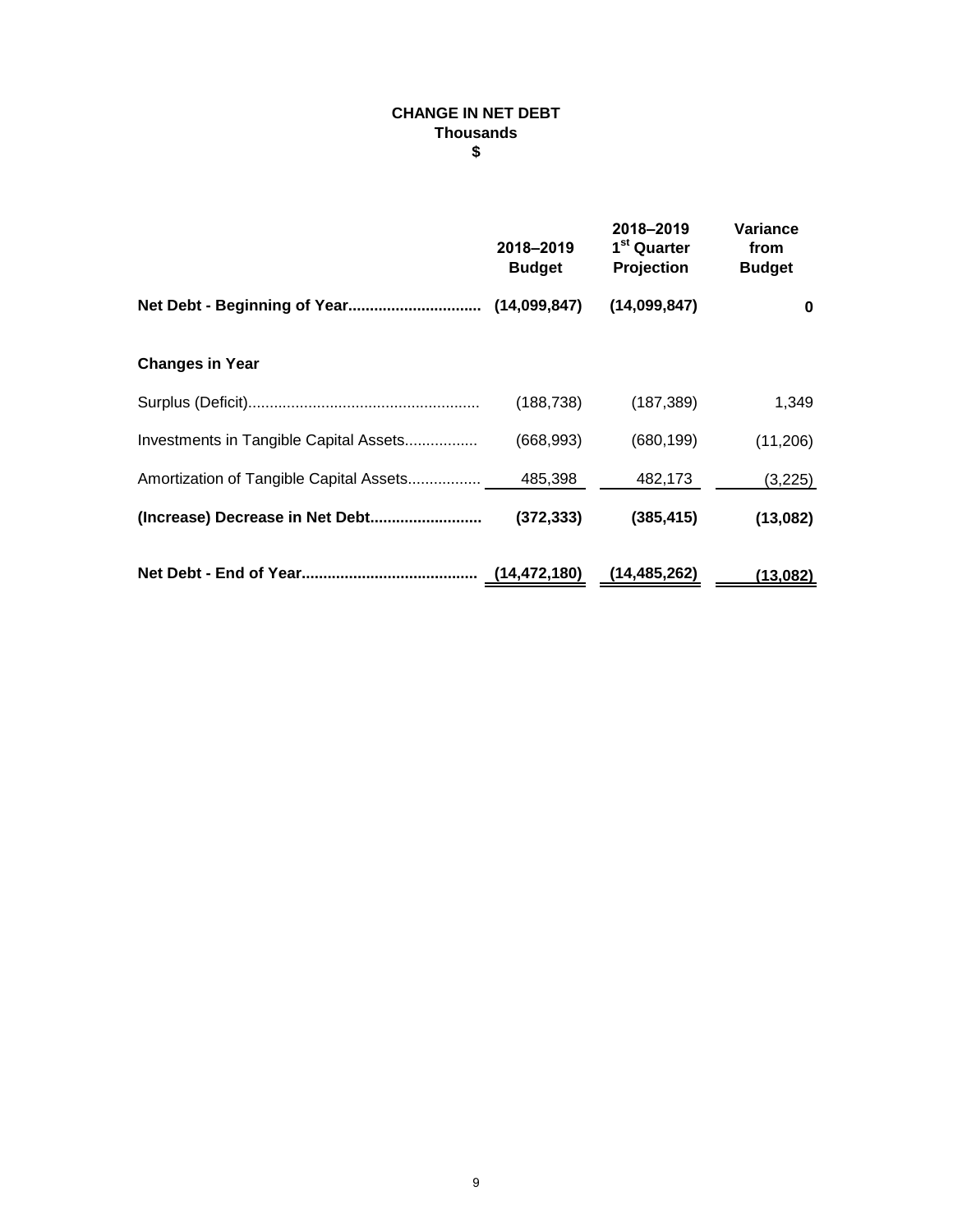#### **APPENDIX A**

#### **ORDINARY ACCOUNT REVENUE BY SOURCE Thousands**

**\$**

|                                          | 2018-2019<br><b>Budget</b> | 2018-2019<br>1 <sup>st</sup> Quarter<br>Projection | Variance<br>from<br><b>Budget</b> |
|------------------------------------------|----------------------------|----------------------------------------------------|-----------------------------------|
| <b>Taxes</b>                             |                            |                                                    |                                   |
|                                          | 1,682,000                  | 1,702,000                                          | 20,000                            |
|                                          | 311,800                    | 311,800                                            | 0                                 |
|                                          | 1,900                      | 1,900                                              | 0                                 |
|                                          | 514,750                    | 514,750                                            | 0                                 |
|                                          | 1,492,500                  | 1,492,500                                          | 0                                 |
|                                          | 248,600                    | 248,600                                            | 0                                 |
|                                          | 156,000                    | 152,000                                            | (4,000)                           |
|                                          | 500                        | 500                                                | $\mathbf{0}$                      |
|                                          | 57,600                     | 59,600                                             | 2,000                             |
|                                          | 25,000                     | 28,000                                             | 3,000                             |
|                                          | 27,000                     | 27,000                                             | 0                                 |
|                                          | 6,000                      | 3,600                                              | (2,400)                           |
|                                          | 13,000                     | 13,000                                             | 0                                 |
|                                          | 4,536,650                  | 4,555,250                                          | 18,600                            |
|                                          | 264,235                    | 263,451                                            | (784)                             |
|                                          | 158,479                    | 160,900                                            | 2,421                             |
|                                          | 448,125                    | 453,155                                            | 5,030                             |
|                                          | 69,730                     | 69,730                                             | 0                                 |
|                                          | 160,900                    | 161,100                                            | 200                               |
|                                          | 6,804                      | 6,804                                              | 0                                 |
|                                          | 91,578                     | 92,598                                             | 1,020                             |
|                                          | 5,736,501                  | 5,762,988                                          | 26,487                            |
| Unconditional Grants - Canada            |                            |                                                    |                                   |
|                                          | 1,873,898                  | 1,873,898                                          | 0                                 |
|                                          | 791,900                    | 791,900                                            | 0                                 |
|                                          | 290,600                    | 290,600                                            | 0                                 |
|                                          | 1,866                      | 1,866                                              | 0                                 |
| Subtotal - Unconditional Grants - Canada | 2,958,264                  | 2,958,264                                          | $\overline{0}$                    |
|                                          | 266,466                    | 326,696                                            | 60,230                            |
|                                          | 3,224,730                  | 3,284,960                                          | 60,230                            |
|                                          | 8,961,231                  | 9,047,948                                          | 86,717                            |
|                                          | (14, 928)                  | (14, 928)                                          | 0                                 |
|                                          | 8,946,303                  | 9,033,020                                          | 86,717                            |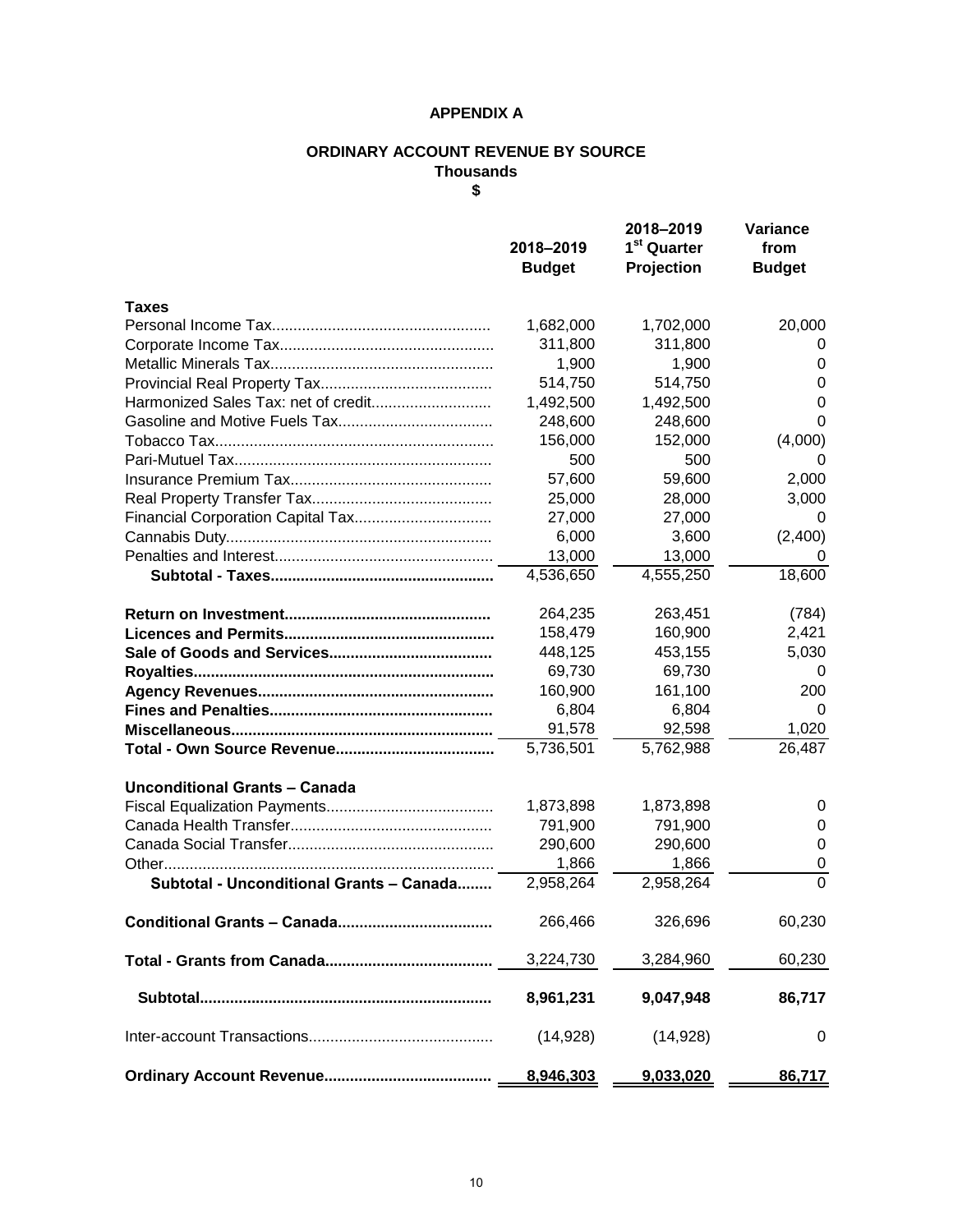#### **APPENDIX B**

#### **ORDINARY ACCOUNT EXPENSE Thousands**

**\$**

|                                               | 2018-2019<br><b>Budget</b> | 2018-2019<br>1 <sup>st</sup> Quarter<br>Projection | Variance<br>from<br><b>Budget</b> | %       |
|-----------------------------------------------|----------------------------|----------------------------------------------------|-----------------------------------|---------|
| <b>DEPARTMENT</b>                             |                            |                                                    |                                   |         |
| Agriculture, Aquaculture and Fisheries        | 37,196                     | 38,696                                             | 1,500                             | 4.0%    |
| Education and Early Childhood Development     | 1,258,007                  | 1,253,007                                          | (5,000)                           | $-0.4%$ |
| Energy and Resource Development               | 101,820                    | 102,820                                            | 1,000                             | 1.0%    |
| Environment and Local Government              | 142,035                    | 142,505                                            | 470                               | 0.3%    |
|                                               | 12,546                     | 12,521                                             | (25)                              | $-0.2%$ |
|                                               | 10,797                     | 10,797                                             | 0                                 | 0.0%    |
|                                               | 792,547                    | 777,055                                            | (15, 492)                         | $-2.0%$ |
|                                               | 2,753,351                  | 2,753,351                                          | 0                                 | 0.0%    |
|                                               | 231,885                    | 283,749                                            | 51,864                            | 22.4%   |
|                                               | 30,717                     | 30,717                                             | 0                                 | 0.0%    |
|                                               | 20,256                     | 20,256                                             | 0                                 | 0.0%    |
|                                               | 1,598                      | 1,598                                              | $\Omega$                          | 0.0%    |
|                                               | 47,186                     | 45,492                                             | (1,694)                           | $-3.6%$ |
|                                               | 386,108                    | 390,997                                            | 4,889                             | 1.3%    |
| Post-Secondary Education, Training and Labour | 644,758                    | 649,006                                            | 4,248                             | 0.7%    |
| Regional Development Corporation              | 70,148                     | 70,148                                             | $\Omega$                          | 0.0%    |
|                                               | 675,000                    | 665,000                                            | (10,000)                          | $-1.5%$ |
|                                               | 1,194,547                  | 1,231,147                                          | 36,600                            | 3.1%    |
|                                               | 62,633                     | 62,693                                             | 60                                | 0.1%    |
|                                               | 307,404                    | 307,404                                            | 0                                 | 0.0%    |
|                                               | 16,342                     | 16,267                                             | (75)                              | $-0.5%$ |
|                                               | 8,796,881                  | 8,865,226                                          | 68,345                            | 0.8%    |
| Investment in Tangible Capital Assets         | (7, 195)                   | (8,083)                                            | (888)                             | 12.3%   |
|                                               | (16, 328)                  | (16,328)                                           | 0                                 | 0.0%    |
|                                               | 8,773,358                  | 8,840,815                                          | 67,457                            | 0.8%    |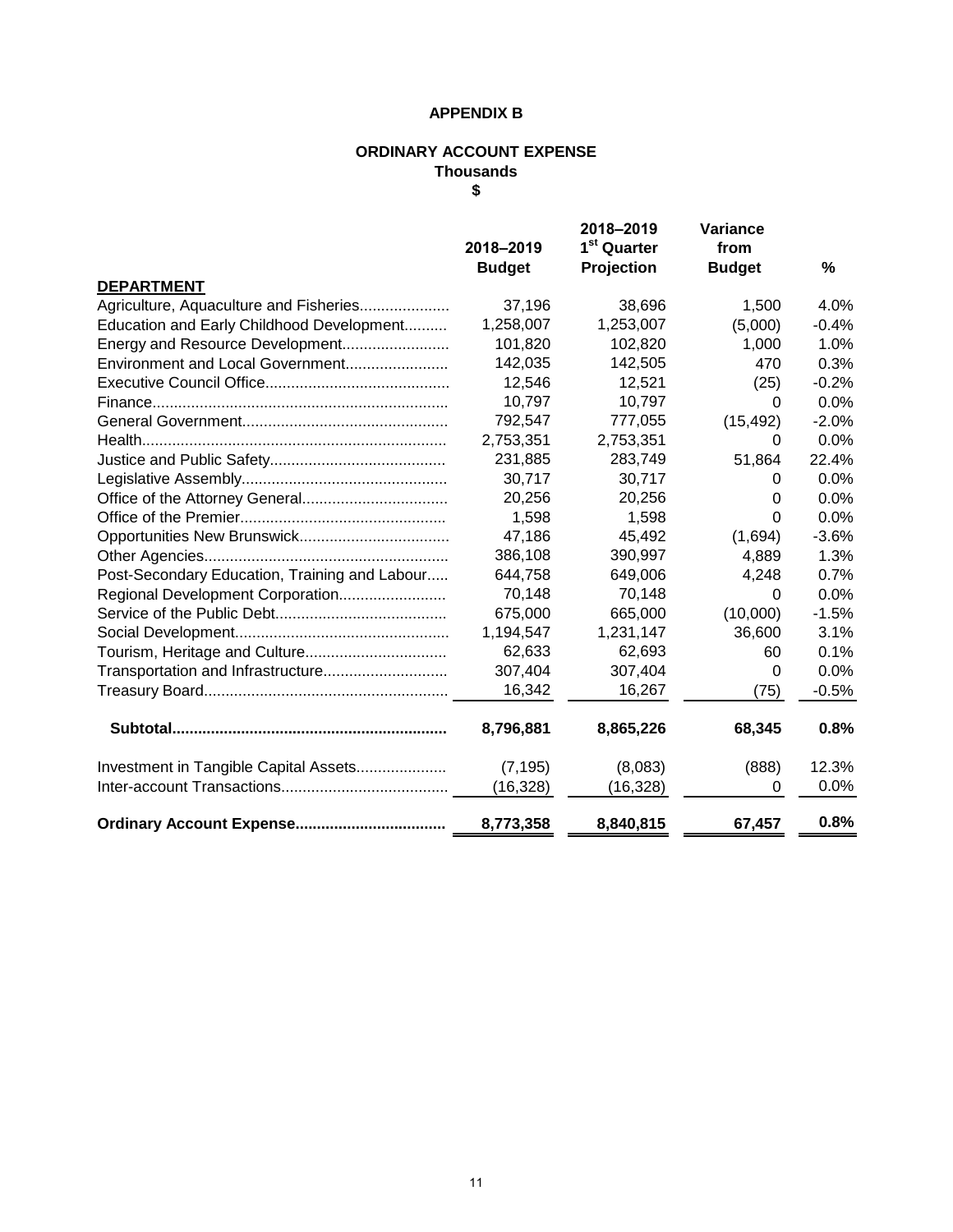#### **APPENDIX C**

#### **CAPITAL EXPENDITURES Thousands \$**

|                                               | 2018-2019<br><b>Budget</b> | 2018-2019<br>1 <sup>st</sup> Quarter<br>Projection | <b>Variance</b><br>from<br><b>Budget</b> |
|-----------------------------------------------|----------------------------|----------------------------------------------------|------------------------------------------|
| <b>Regular Capital Investments</b>            |                            |                                                    |                                          |
|                                               | 1,800                      | 1,800                                              | 0                                        |
| Education and Early Childhood Development     | 59,387                     | 60,008                                             | 621                                      |
|                                               | 4,220                      | 3,020                                              | (1,200)                                  |
|                                               | 1,000                      | 1,000                                              | 0                                        |
|                                               | 96,892                     | 108,606                                            | 11,714                                   |
|                                               | 3,215                      | 3,215                                              | 0                                        |
|                                               | 50                         | 50                                                 | 0                                        |
| Post-Secondary Education, Training and Labour | 6,251                      | 6,251                                              | 0                                        |
|                                               | 28,255                     | 28,255                                             | 0                                        |
|                                               | 2,100                      | 4,600                                              | 2,500                                    |
|                                               | 374,348                    | 390,670                                            | 16,322                                   |
|                                               | 577,518                    | 607,475                                            | 29,957                                   |
| <b>Strategic Infrastructure Initiative</b>    |                            |                                                    |                                          |
|                                               | 500                        | 500                                                | 0                                        |
| Education and Early Childhood Development     | 40,166                     | 31,403                                             | (8,763)                                  |
|                                               | 49,200                     | 53,231                                             | 4,031                                    |
|                                               | 7,995                      | 8,435                                              | 440                                      |
|                                               | 32,022                     | 31,717                                             | (305)                                    |
| Energy Retrofit and Renewable Energy          | 20,250                     | 0                                                  | (20, 250)                                |
|                                               | 150,133                    | 125,286                                            | (24, 847)                                |
| Canada 150                                    |                            |                                                    |                                          |
|                                               | 10,000                     | 15,500                                             | 5,500                                    |
|                                               | 10,000                     | 10,000                                             | 0                                        |
|                                               | 2,495                      | 2,495                                              | 0                                        |
|                                               | 6,000                      | 3,900                                              | (2,100)                                  |
|                                               | 28,495                     | 31,895                                             | 3,400                                    |
|                                               | 12,000                     | 12,000                                             | 0                                        |
| <b>Recoveries</b>                             |                            |                                                    |                                          |
|                                               | 41,690                     | 37,405                                             | (4,285)                                  |
|                                               | 5,464                      | 6,022                                              | 558                                      |
|                                               | 47,154                     | 43,427                                             | (3, 727)                                 |
|                                               | 815,300                    | 820,083                                            | 4,783                                    |
| Investments in Tangible Capital Assets        | (661, 798)                 | (672,116)                                          | (10,318)                                 |
|                                               | 153,502                    | 147,967                                            | (5, 535)                                 |

under the Climate Change Fund. Note: A number of capital projects, including Energy Retrofit and Renewable Energy, are reported